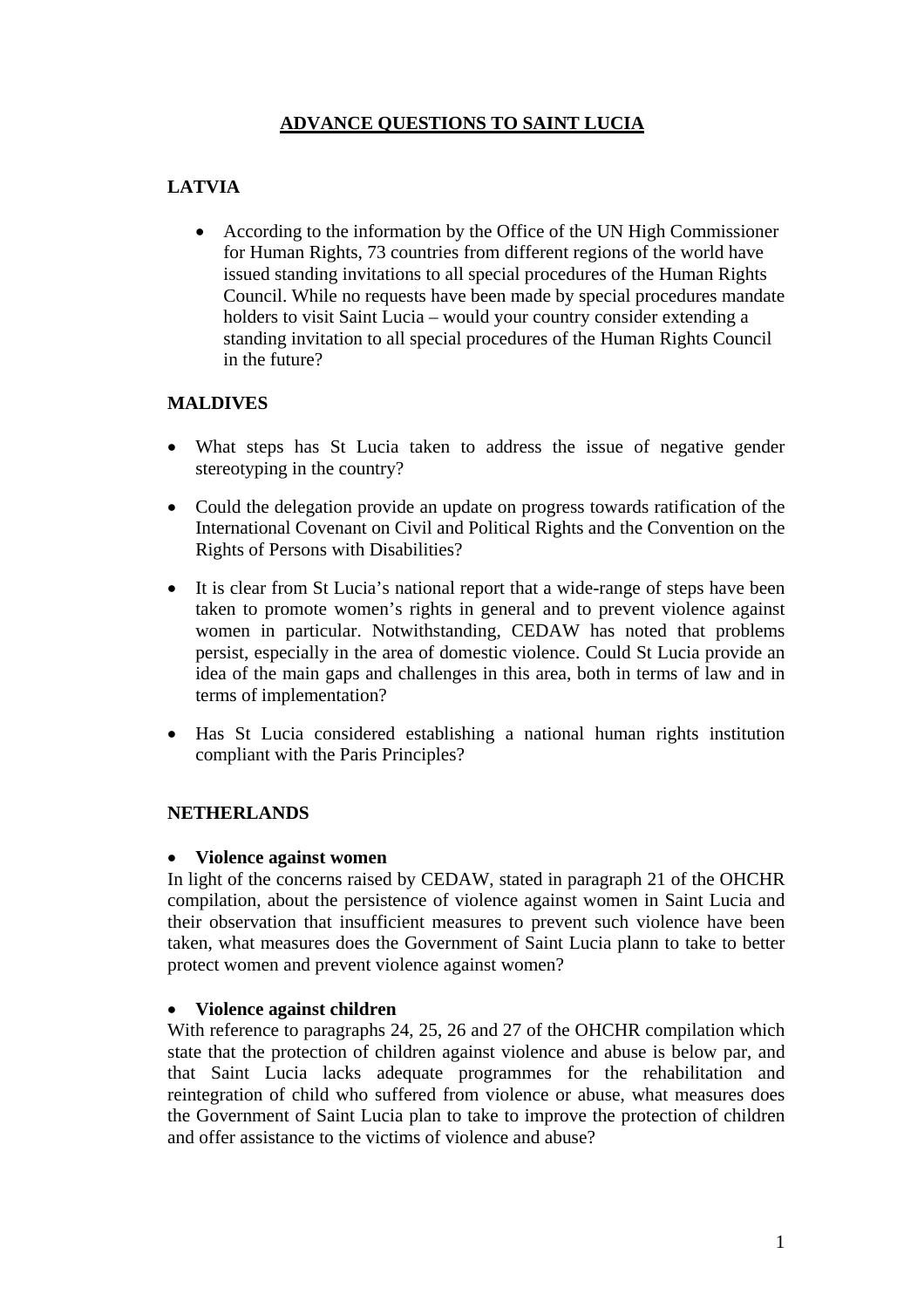#### • **Police conduct**

In the light of complaints about abuse of authority by police officers, can the Government elaborate on measures it takes to further improve professionalism of the police force? To what extent have the Police Complaints Commission and the Police Complaints Unit mentioned in part III E of the national report been instrumental in fostering such improvement?

### **SWEDEN**

- Sweden would like to ask the Government of Saint Lucia to elaborate on its commitment to promote human rights, including with regard to signing, ratifying and implementing core international human rights treaties?
- Could the Government of Saint Lucia elaborate on the status of the death penalty, including with regard to any plans to abolish the penalty de jure or to sign and ratify the ICCPR and its Second Optional Protocol, aiming at the abolition of the death penalty?
- Is there a danger that the Government due to the rising criminality in the country would consider revoking the de facto moratorium on the execution of the death penalty?
- What effect does the Government expect as a result of such a withdrawal of the de facto moratorium on the death penalty?
- Sweden would like to ask the Government of Saint Lucia what effective measures it is taking to protect detainees from any acts of violence committed by the police?
- How many cases of alleged police brutality have been investigated and prosecuted in recent years?
- What is being done to ensure compensation to the victims of abuses?

#### **UNITED KINGDOM**

- We should be grateful if you would provide information on the extent to which civil society in Saint Lucia was consulted in the preparation of your national report.
- Please could you inform us as to what extent the Office of the Parliamentary Commissioner operates in accordance with the Paris principles that are designed to guide the practice of such institutions?
- Could you share with us how you intend to resource and provide support to the new mental wellness facility and how you intend to provide for outreach into the community? Could you also tell us the current status of the draft national mental health policy?